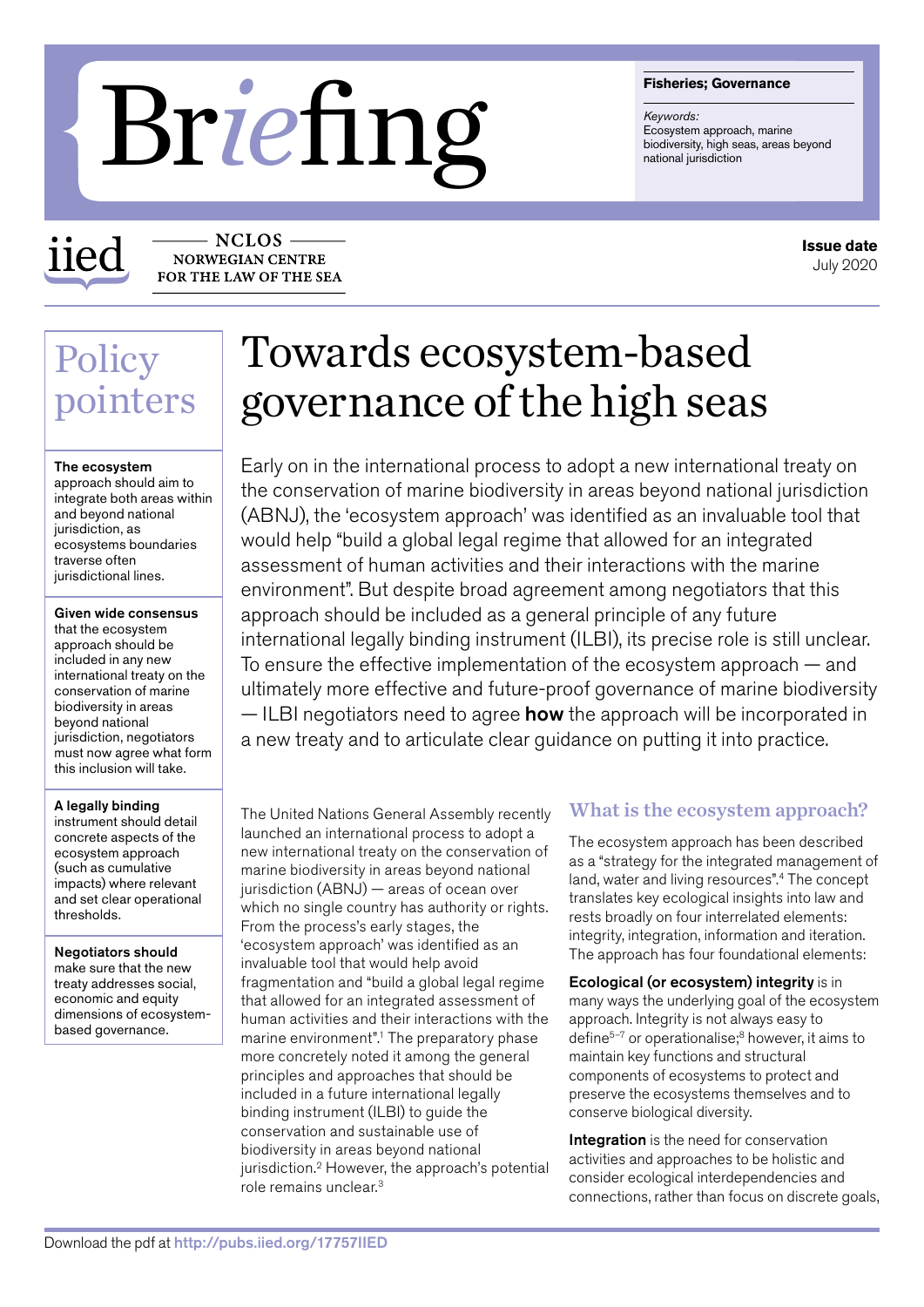areas or problems. It means incorporating into a single conceptual and operating framework all of an ecosystem's social and ecological dimensions and spatially and temporally relevant

*An ecosystem approach that stops at the jurisdictional boundary between areas within and beyond national jurisdiction falls well short of its conceptual and ecological ambitions*

pressures (see Box 1), using multiple types and sources of knowledge (epistemic integration) and spanning political and jurisdictional boundaries.

Information refers to the crucial role of knowledge in putting into practice the ecosystem approach. Detailed knowledge of ecosystem processes and baseline conditions are crucial to understanding the key stressors on an

ecosystem and to assessing whether a conservation plan or measure is working. As described under 'Integration', it is important that different types and sources of knowledge are used (Box 2).

The final element is **iteration**. Any ecosystem conservation measure needs to be iteratively assessed so as respond to changes in existing conditions, to the variability of natural processes and to the responses of ecosystems to various stressors and to management measures themselves.

# Social and equity dimensions

Another idea central to the ecosystem approach is that humans are an integral part of ecosystems, which means that ecosystemoriented conservation must also consider social and equity dimensions. These dimensions connect closely to other key principles, particularly those relating to the importance of indigenous and traditional knowledge. In this way, consideration of social and equity dimensions helps to operationalise epistemic

# Box 1. Cumulative impacts

Cumulative impacts (or effects) are changes to ecosystems determined by a combination of past, present and future activities or events. From this perspective, any activity or event interacts with the broader context within which it occurs. Even if an individual activity or event, considered in isolation, may not pose significant risk of harm, its cumulative assessment may indicate otherwise; it may be the proverbial last straw — the final thing in a series of things that tips the balance.

integration — enshrining two of the four foundational elements of the ecosystem approach already described.

Equity is also an important site of intersection between ecological and social connectivities. Ecological connectivities connect the oceans via biological and oceanographic interdependencies.10,11 However, they also connect the high seas with coastal communities by transporting deleterious effects across oceanic spaces and maritime zones, for example through the high seas towards vulnerable coastal communities.

### Articulating the ecosystem approach in a new treaty

The four elements of the ecosystem approach — integrity, integration, information and iteration — are common across numerous international legal regimes and treaties. However, their articulations (and legal nature) vary.12 For the most part, the ecosystem approach is a non-binding best practice set of principles that aims to support actors to implement their primary obligations (eg under the CBD and UN Food and Agriculture Organization); sometimes it is only implicit in other primary obligations to protect and preserve the marine environment (UN Convention on the Law of the Sea (UNCLOS), especially articles 192 and 194(5)).<sup>13</sup>

This variation is one factor that makes the ecosystem approach hard to delineate. Another is the fact that, in bringing together multiple disciplines and considerations, the ecosystem approach is shaped by important ambiguities.14 The meaningful inclusion of the ecosystem approach in a future ILBI — that is the extent to which it plays a significant and effective role in conserving marine biodiversity — will therefore depend on how it is included. But despite broad agreement among negotiators that the ecosystem approach should be included, there has been little discussion on what form this should take.

To decide how the ecosystem approach should be articulated in a future ILBI, at least two questions need to be answered.

Firstly, from a substantive legal perspective, how can we ensure the coherent implementation of the ecosystem approach? How will its inclusion help determine whether cumulative impacts should be considered when designating marine protected areas, or whether conservation measures taken in areas within national jurisdiction should be compatible with those adopted in ABNJ? Whether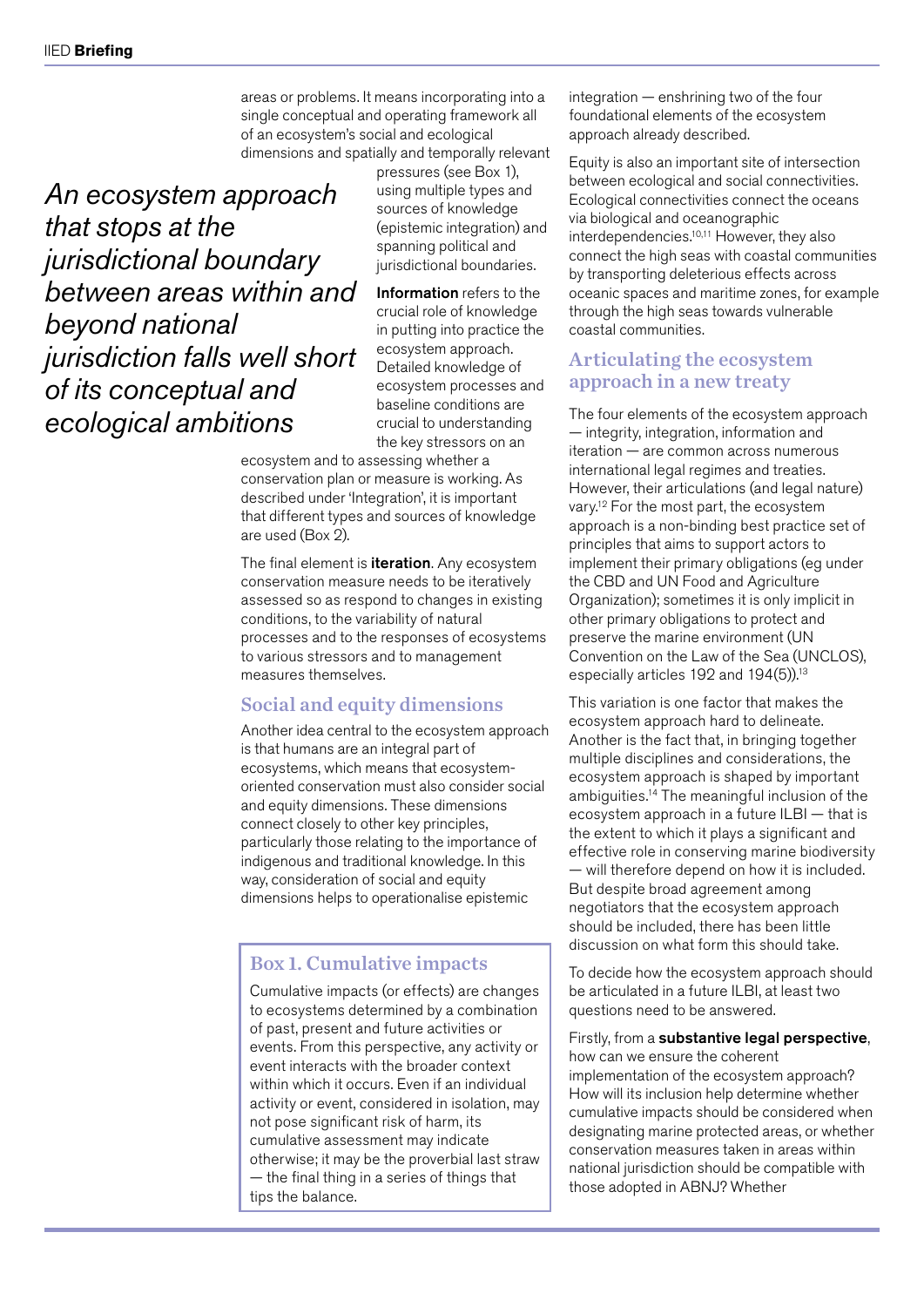## Box 2. Integrating indigenous knowledge

The social and equity dimensions of ecosystems are recognised in the Malawi Principles on the ecosystem approach, developed under the Convention on Biological Diversity (CBD). Principle 1 recognises that the objectives for conservation and management "are a matter of societal choice", while principle 12 recognises that all sectors of society should be involved in an ecosystem approach to conservation.

Together, these two principles speak directly to key issues under discussion within the World Intellectual Property Organization's Intergovernmental Committee on Intellectual Property and Genetic Resources, Traditional Knowledge and Folklore (IGC): the need for greater participation of indigenous and traditional communities in decision-making processes to identify and designate marine protected areas; and the need for greater recognition of the relevance of their knowledge — with regards to both the conservation and sustainable use of biodiversity.<sup>9</sup>

environmental impact assessment rules adopted in the ILBI should only apply to activities that take place in ABNJ (the activityoriented approach) or to every activity that has an impact on ABNJ (the impact-oriented approach)? Secondly, from an institutional perspective, what institutions do we need to create, with what competence, and how would they interact with those that already exist?

The challenge for both of these questions is the fact that the ocean is an interconnected entity. Ecosystem boundaries often traverse jurisdictional lines, crossing national borders and ABNJ. And an ecosystem approach that stops at the jurisdictional boundary between areas within and beyond national jurisdiction falls well short of its conceptual and ecological ambitions.

But what mechanisms are there that both respect the maritime zoning enshrined in UNCLOS and simultaneously address the need for an integrated ecosystem governance model? Some draft provisions of the ILBI speak of compatibility. Already operational in the Fish Stocks Agreement, compatibility requires parties to ensure that measures adopted in areas within and beyond national jurisdiction are compatible with one another. In ILBI negotiations, however, compatibility is discussed primarily — if not exclusively — from the perspective of adjacent coastal states that want safeguards against global measures that may have spill-over effects on maritime zones under their sovereign jurisdiction (rather than being discussed from an ecosystem point of view).

The Collective Arrangement (CA) may offer inspiration for a way forward. The CA aims to integrate the regional, sectoral and global dimensions in a coherent arrangement for decision making to foster coordination, complementarity, compatibility and consistency.15 It was adopted in 2014 by the Convention for the Protection of the Marine Environment of the North-East Atlantic and the North-East Atlantic Fisheries Commission, who both have limited subject matter competence and realised they could achieve their goals more effectively through cooperation.

Other similar examples include the Large Marine Ecosystem arrangements,<sup>16</sup> whose geographical scope is based on ecological criteria and which aim to implement an ecosystem approach to ocean governance. The governance structure and modality are different for each Large Marine Ecosystem, however, and for the moment their focus seems to be only on cooperation with regional seas organisations, rather than engaging with all relevant instruments and bodies, like the CA.

Let us imagine a future ILBI which integrates and (like the CA) aligns new and existing bodies and instruments within the same institutional framework and under the "constitutional" umbrella of the UNCLOS. This would ensure not only cooperation but also the compatibility of measures adopted under the individual regimes. It would also operationalise the duty to cooperate that states have under UNCLOS and strengthen individual organisations' capacities to achieve their goals, possibly bypassing altogether the thorny issue of the extent to which the ILBI should "not undermine" relevant instruments and bodies. Perhaps most importantly, such an arrangement could effectively and seriously "help deliver" an ecosystem-based governance of the oceans, both within and beyond national jurisdiction.

# Ways forward

To ensure the effective implementation of the ecosystem approach, ILBI negotiators should make sure that it is articulated in clear and concrete terms.

1. The ILBI should describe in detail what the ecosystem approach is and articulate in full its operational thresholds and guidelines, preferably within the ILBI itself or by